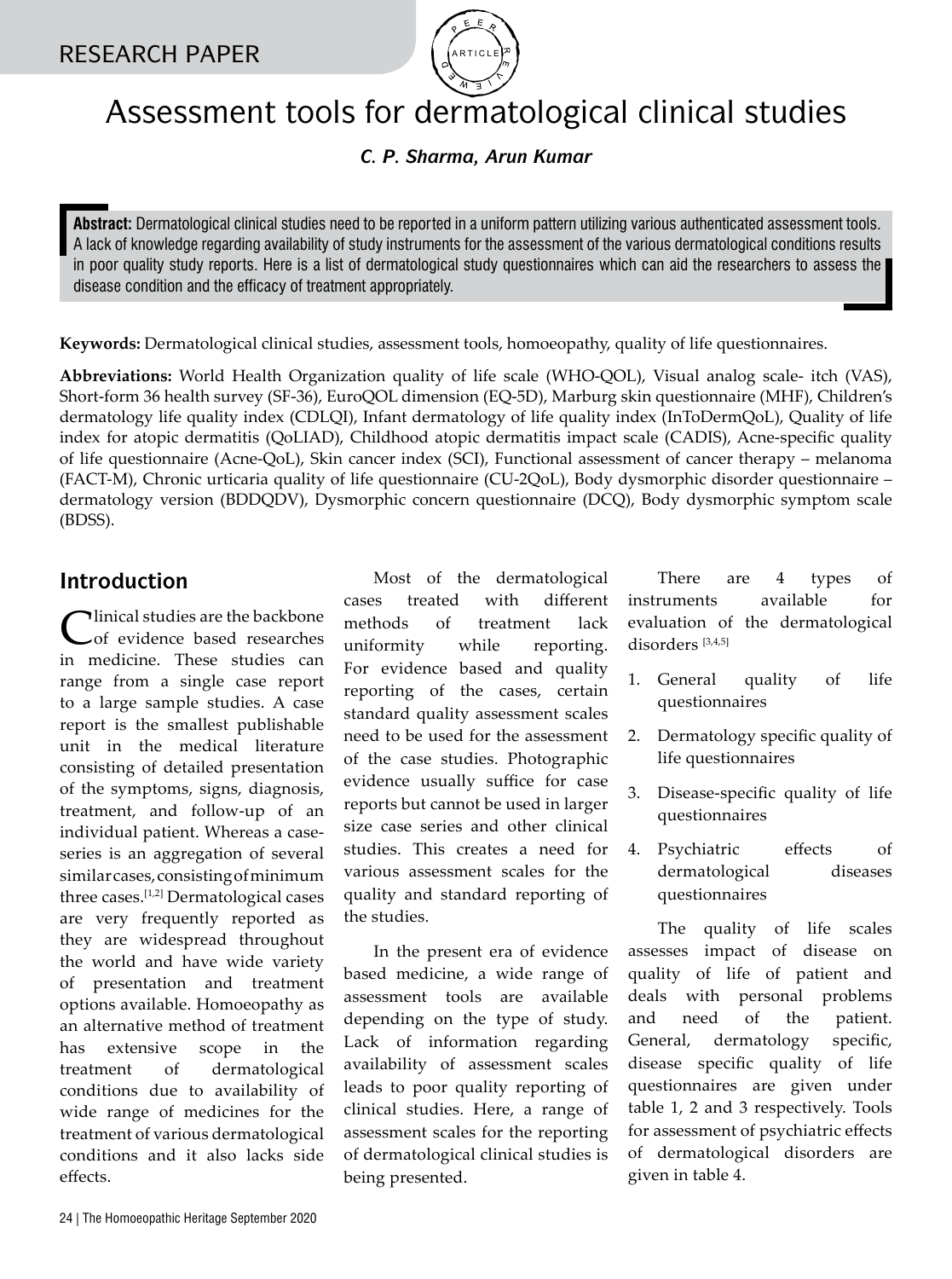

|  |  | Table 1. General quality of life questionnaire's [3,4,5] |  |
|--|--|----------------------------------------------------------|--|

|    | Name of questionnaire                                     | Authored by                              |
|----|-----------------------------------------------------------|------------------------------------------|
|    | World Health Organization quality of life scale (WHO-QOL) | World Health Organization                |
|    | Visual Analog Scale- Itch (VAS)                           | Phan NQ et al. 2012, Verweyen et al 2019 |
| З. | Short-form 36 health survey (SF-36)                       | Bullinger 1995                           |
| 4. | Nottingham health profile                                 | Hunt et al 1985                          |
| 5. | EuroQOL dimension (EQ-5D)                                 | EuroQoL group, 1990                      |
| 6. | UK sickness impact profile                                | Salek et al 1996                         |
|    | General health questionnaire                              | Goldberg 1972                            |

### *Table 2: Dermatology specific Quality of Life Scale [3,4,5]*

|                  | Name of the questionnaire                                 | Authored by                 | <b>Additional information</b>                                                                                                                                        |
|------------------|-----------------------------------------------------------|-----------------------------|----------------------------------------------------------------------------------------------------------------------------------------------------------------------|
| 1.               | Dermatology life quality index <sup>[6]</sup>             | Finlay and Khan 1994        | Most<br>frequently<br>used.<br>110<br>translations have been done. In<br>patients above 16 years of age.<br>Consists of 10 questions.                                |
| 2.               | Dermatology quality of life scales <sup>[7]</sup>         | Morgan et al 1997           | psychosocial items and 12<br>17<br>activities items were assigned five-<br>point scales                                                                              |
| 3.               | Dermatology specific quality of life<br>questionnaire[8]  | Anderson 7 Rajgopalan 1997  |                                                                                                                                                                      |
| $\overline{4}$ . | Skindex-29 <sup>[9]</sup>                                 | Chren et al 1996            | Original had 62-item which cannot<br>be used. Skindex-29 is a revised<br>Skindex.<br>version<br>of<br>29-items<br>Skindex-16 is a single-page version<br>of Skindex. |
| 5.               | Marburg Skin Questionnaire (MHF)                          | Stangier et al 1997         | Marburger Hautfragebogen (MHF)                                                                                                                                       |
| 6.               | Children's Dermatology Life Quality<br>Index (CDLQI)      | Lewis-Jones and Finlay 1995 | for children between 5 to 16 years<br>of age                                                                                                                         |
| 7.               | Infant Dermatology of Life Quality<br>Index (InToDermQoL) | Lewis Jones et al 2001      | from birth to 4 years of age                                                                                                                                         |
| 8.               | Adjustment of Chronic Skin Disorders                      | Stangier et al 2003         | $\overline{\phantom{a}}$                                                                                                                                             |
| 9.               | Skin Satisfaction Questionnaire                           | Grolle et al 2003           | for<br>instrument<br>recording<br>an<br>attitudes towards the skin in healthy<br>persons and patients                                                                |
|                  | 10. Questionnaire on Experience with Skin<br>Complaints   | Schmid - Ott et al 1996     | especially for psoriasis and atopic<br>dermatitis                                                                                                                    |

#### *Table 3: Disease specific Quality of Scale [3,4,5]*

| Name of the questionnaire                                                                        | Authored by      | Disease condition             |  |
|--------------------------------------------------------------------------------------------------|------------------|-------------------------------|--|
| Quality of life index for atopic dermatitis   Whalley D et al 2004<br>$(OoLIAD)$ <sup>[10]</sup> |                  | Atopic dermatitis             |  |
| Childhood atopic dermatitis impact Chamlin S et al 2007<br>scale (CADIS) <sup>[11]</sup>         |                  | Atopic dermatitis in children |  |
| Cardiff acne disability index                                                                    | Salek et al 1997 | Acne                          |  |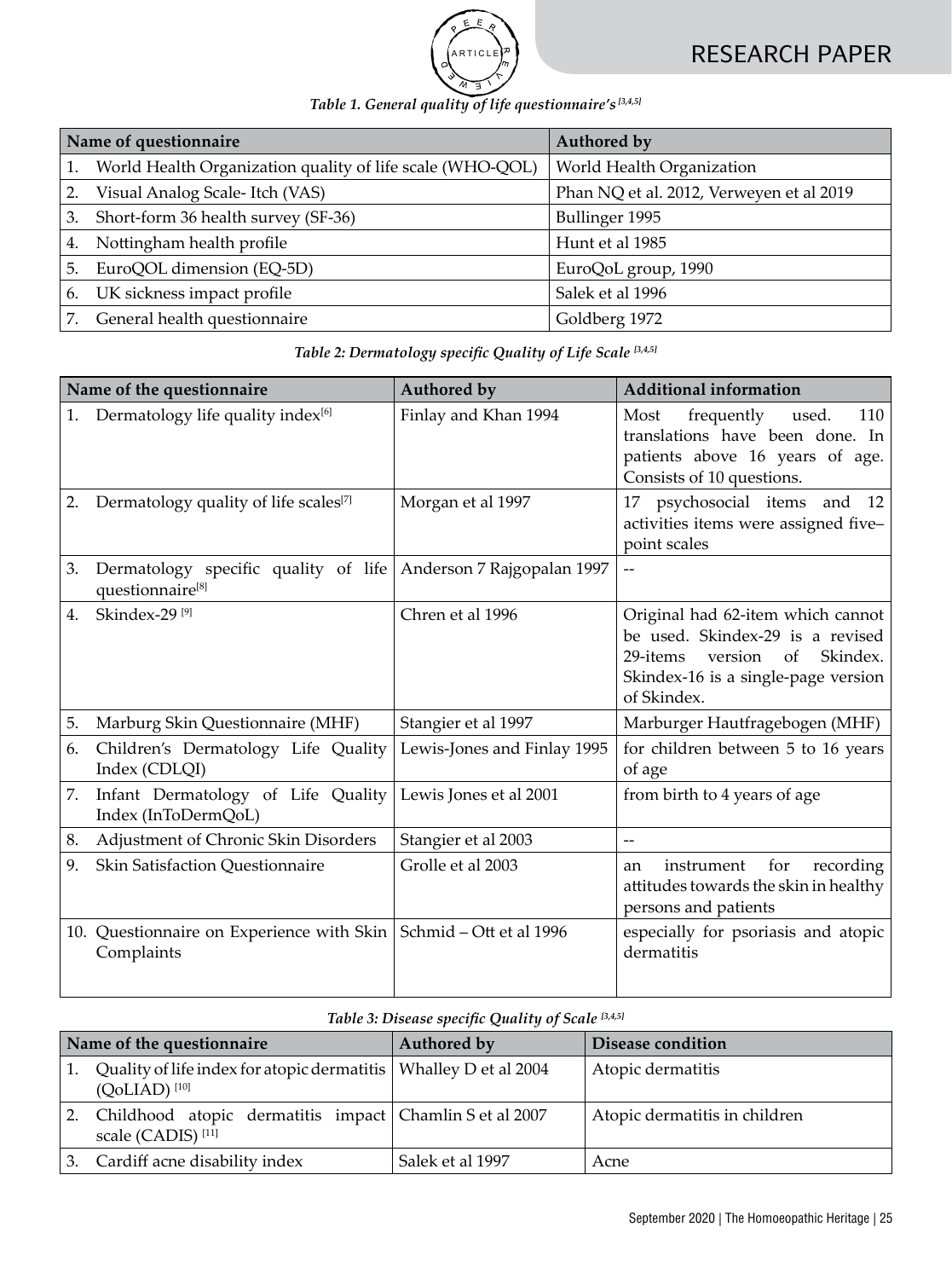# RESEARCH PAPER



| 4. | Acne-specific<br>quality<br>of<br>life<br>questionnaire (Acne-QoL) <sup>[12]</sup>           | Girman CJ et al 2003     | Acne                                                                       |  |
|----|----------------------------------------------------------------------------------------------|--------------------------|----------------------------------------------------------------------------|--|
| 5. | Skin cancer index (SCI) <sup>[13]</sup>                                                      | Sanchez S et al 2019     | Non melanoma skin cancer                                                   |  |
| 6. | Functional assessment of cancer therapy<br>- melanoma (FACT-M) <sup>[14]</sup>               | Cormier J et al 2005     | Melanoma                                                                   |  |
| 7. | Psoriasis disability index                                                                   | Finlay & Kelly 1987      | Psoriasis                                                                  |  |
| 8. | Psoriasis life stress inventory                                                              | Gupta and Gupta 1995     | Psoriasis                                                                  |  |
| 9. | Psoriasis specific measure of quality of<br>life                                             | McKenna et al 2003       | Psoriasis                                                                  |  |
|    | 10. Scalpdex <sup>[15]</sup>                                                                 | Chen et al 2002          | Scalp disorders like scalp dermatitis,<br>psoriasis, seborrheic dermatitis |  |
|    | 11. Chronic<br>urticaria<br>of<br>quality<br>life<br>questionnaire (CU-2QoL) <sup>[16]</sup> | Baiardani I et al 2005   | Chronic urticaria                                                          |  |
|    | 12. Eczema disability index [17]                                                             | Salek M et al 1993       | Eczema                                                                     |  |
|    | 13. Freiburg quality of life assessment [18]                                                 | Augustin M et al 2010    | Wounds                                                                     |  |
|    | 14. Dermatitis family impact scale                                                           | Lawsen et al. 1998       | Dermatitis                                                                 |  |
|    | 15. Acne disability index                                                                    | Motley and Finlay 1989   | Acne                                                                       |  |
|    | 16. Atopic dermatitis                                                                        | Herd et al 1997          | Atopic dermatits                                                           |  |
|    | 17. Itching questionnaire                                                                    | Yosipovitch et al 2002   | Itching                                                                    |  |
|    | 18. Leg ulcer questionnaire                                                                  | Hyland 1994              | Leg ulcer                                                                  |  |
|    | 19. Melasma quality of life scale                                                            | Balkrishnan et al 2003   | Melasma                                                                    |  |
|    | 20. MIMIC questionnaire                                                                      | Leu 1985                 | Multidimensional especially psoriasis                                      |  |
|    | 21. MM module for melanoma                                                                   | Sigurdardotti et al 1993 | Melanoma                                                                   |  |
|    | 22. Vespid<br>allergy<br>of<br>life<br>quality<br>questionnaire                              | Oude Elbrinke et al 2002 | For allergies to bee and wasp stings                                       |  |

*Table 4: Tools to assess psychiatric effects of dermatological disorders [5]*

|    | Name of the questionnaire                                                                    | Authored by         |
|----|----------------------------------------------------------------------------------------------|---------------------|
|    | Body dysmorphic disorder questionnaire – dermatology version Danesh M et al 2015<br>(BDDQDV) |                     |
|    | Dysmorphic concern questionnaire (DCQ)                                                       | Danesh M et al 2015 |
| 3. | Body dysmorphic symptom scale (BDSS)                                                         | Danesh M et al 2015 |

DLQI is the most frequently used questionnaire in dermatological studies. Other scales are used as per the requirement and feasibility of the study. Many other dermatological study instruments are also available but are less frequently used. Choice of the questionnaire depends on the type of study, applicability and availability of scale, requirements of the study, language in which the scale is available and population to

be studied.

## **Discussion and conclusion**

A large number of questionnaires are available to the researchers and clinicians for different types of studies. There are disease specific scales available for different dermatological conditions. In conditions where specific scale for

disease condition is not available, a general questionnaire or dermatology specific scales can be used as per the requirement of the researcher and his study. As most of the dermatological disorders affect the appearance of the patient and hence have an effect on the psychology of the patient, in such cases specific scales for assessing psychological effects of the dermatological condition are also available.